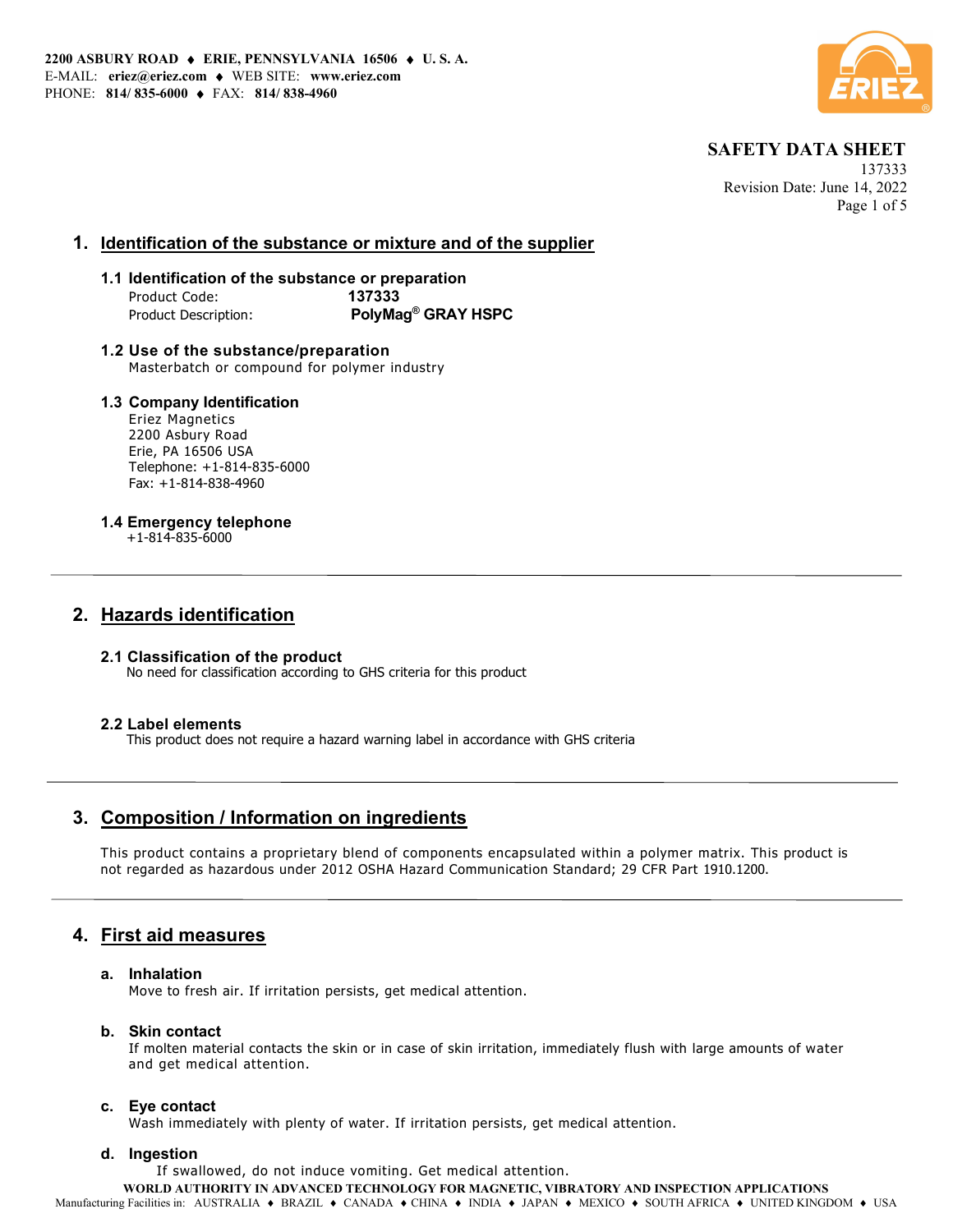

 137333 Revision Date: June 14, 2022 Page 2 of 5

### 5. Firefighting measures

### 5.1 Suitable extinguishing media

Foam, CO2, Dry Chemical and Water Fog

### 5.2 Hazardous combustion products

Burning may produce carbon monoxide, carbon dioxide, hydrocarbons and other possible toxic combustion products.

### 5.3 Special exposure hazards

In its present form, this product offers no unusual fire and explosion hazards. However, dust and fumes generated from this product could present an explosion hazard.

### 5.4 Special protective equipment for fire-fighters

Use self-contained breathing apparatus and chemical-protective clothing.

### 6. Accidental release measures

#### 6.1 Personal precautions

Wear appropriate personal protective equipment. Eliminate all sources of ignition.

### 6.2 Environmental precautions

Do not allow entry to drains, water courses, soil or sewers.

#### 6.3 Cleaning methods

Wearing appropriate personal protective equipment, sweep or vacuum and place in suitable container for disposal. Avoid creating dust.

## 7. Handling and storage

#### 7.1 Handling

Avoid dust formation during handling. Provide appropriate local ventilation at machinery and at places where dust can be generated. In case of insufficient ventilation, wear suitable respiratory equipment.

### 7.2 Storage

Store in a cool, dry, well ventilated storage area. Keep container covered when not in use.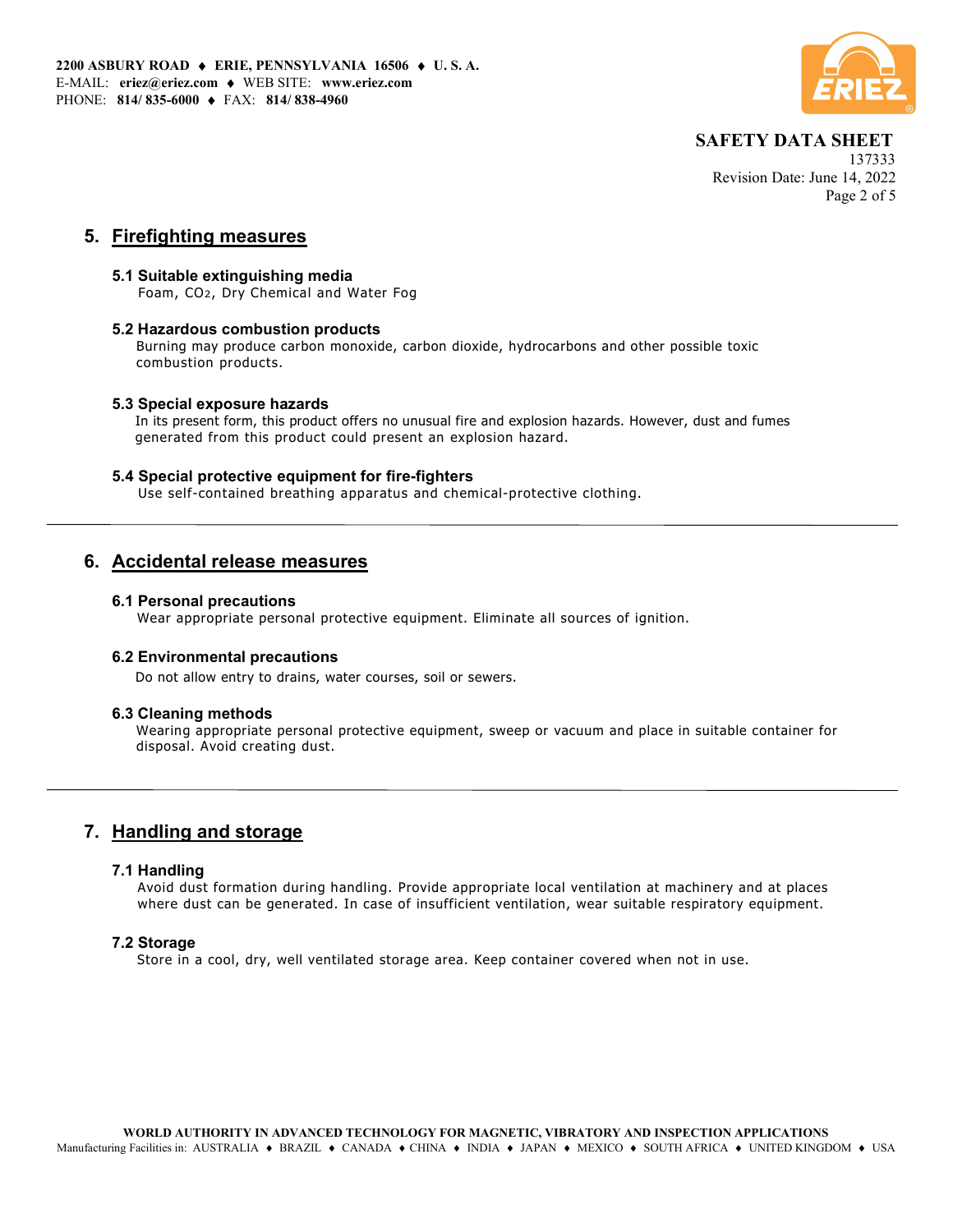

 137333 Revision Date: June 14, 2022 Page 3 of 5

## 8. Exposure controls / Personal protection

### a. Engineering Controls

Work in well ventilated areas. Do not breathe dust, if generated. Physical processes such as grinding, high speed blending, etc may generate dust.

### 8.1 Personal protective equipment

### a. Respiratory protection

 Not required under normal process conditions and with adequate ventilation. However, should conditions exist that require respiratory protection, a NIOSH/MSHA approved respirator should be worn.

### b. Eye protection

Wear safety glasses with side shields (or goggles).

### c. Body protection

Wear protective gloves. Wear appropriate clothing to prevent repeated or prolonged contact with skin.

### d. Hygiene measures

Wash thoroughly after handling and before eating, drinking or using tobacco products.

# 9. Physical and Chemical properties

| Appearance:<br>Odor:                    | Pellets<br>No significant odor                    |
|-----------------------------------------|---------------------------------------------------|
| pH:                                     | Not measured                                      |
| Melting point:                          | Not measured                                      |
| Boiling point/boiling range:            | Not measured                                      |
| Flash point:                            | Not measured                                      |
| Evaporation Rate:                       | Not measured                                      |
| Flammability (solid, gas):              | Not flammable                                     |
| Upper/Lower flammability limits:        | Not measured                                      |
| Vapor pressure:                         | Not measured                                      |
| Vapor density:                          | Not measured                                      |
| Bulk density:                           | 62 lbs/ft <sup>3</sup> +/- 15 lbs/ft <sup>3</sup> |
| Solubility in water:                    | Not measured                                      |
| Partition coefficient: n-octanol/water: | Not measured                                      |
| Auto ignition temperature:              | Not measured                                      |
| Decomposition temperature:              | Not measured                                      |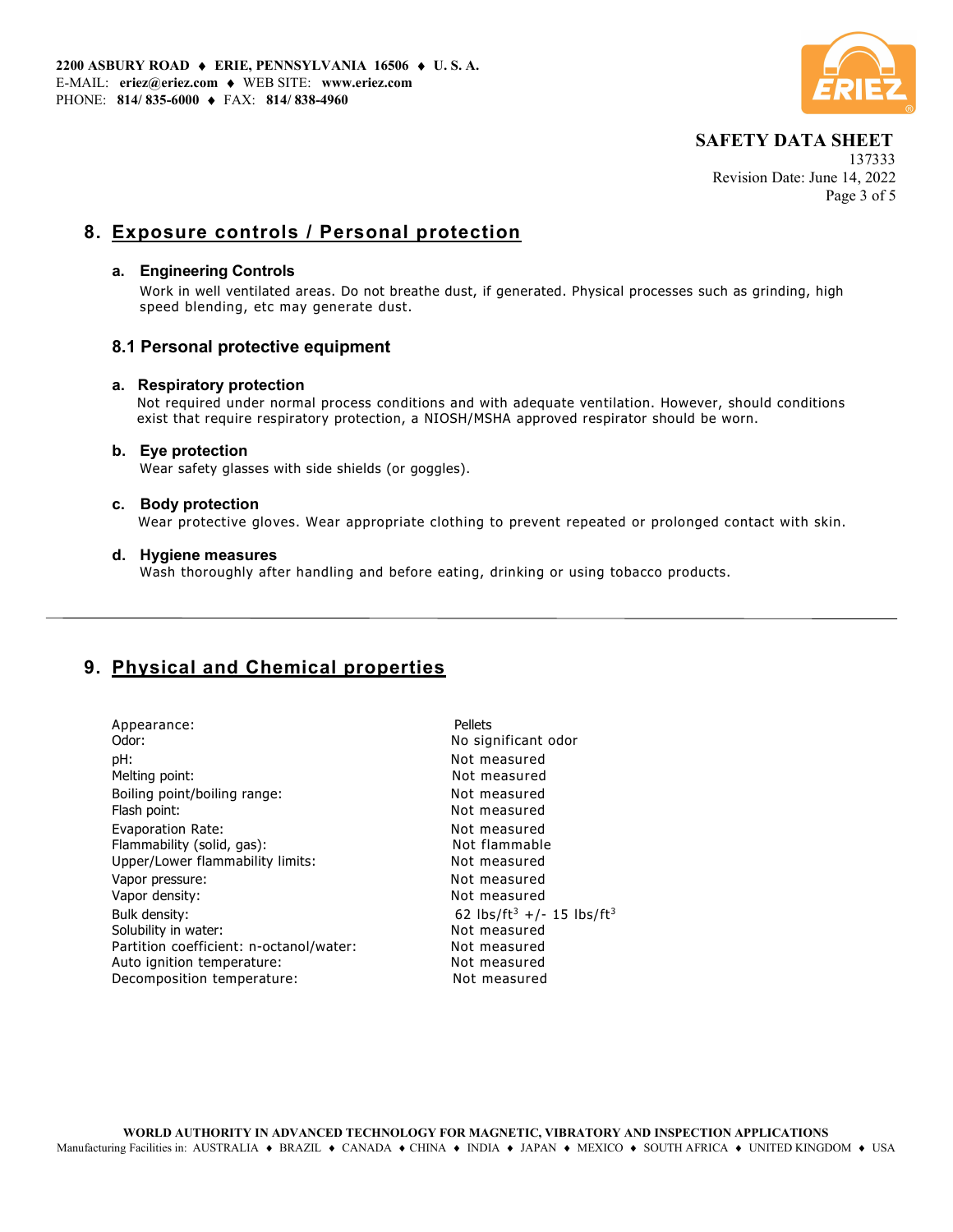

 137333 Revision Date: June 14, 2022 Page 4 of 5

## 10. Stability and Reactivity

#### 10.1 Reactivity

Stable under normal conditions

### 10.2 Chemical stability

Stable

### 10.3 Conditions to avoid

Do not store near heat, flame nor strong oxidizing agents, acids or bases. Minimize dust generation and accumulation.

### 10.4 Hazardous decomposition products

Carbon monoxide, carbon dioxide, hydrocarbons and other possible toxic substances can be generated during thermal decomposition and combustion.

## 11. Toxicological information

| Acute oral toxicity:       | Not tested                                                                 |
|----------------------------|----------------------------------------------------------------------------|
| Acute inhalation toxicity: | Not tested                                                                 |
| Acute dermal toxicity:     | Not tested                                                                 |
| Skin irritation:           | Not tested                                                                 |
| Eye irritation:            | Not tested                                                                 |
| Skin sensitization:        | Not tested                                                                 |
| Chronic toxicity:          | Not tested                                                                 |
| Carcinogenicity:           | This product is not classified as a carcinogen by IARC, NTP, OSHA or ACGIH |
|                            |                                                                            |

## 12. Ecological information

#### 12.1 Ecotoxicity No information available

- 12.2 Persistence and degradability No information available
- 12.3 Bioaccumulative potential No information available